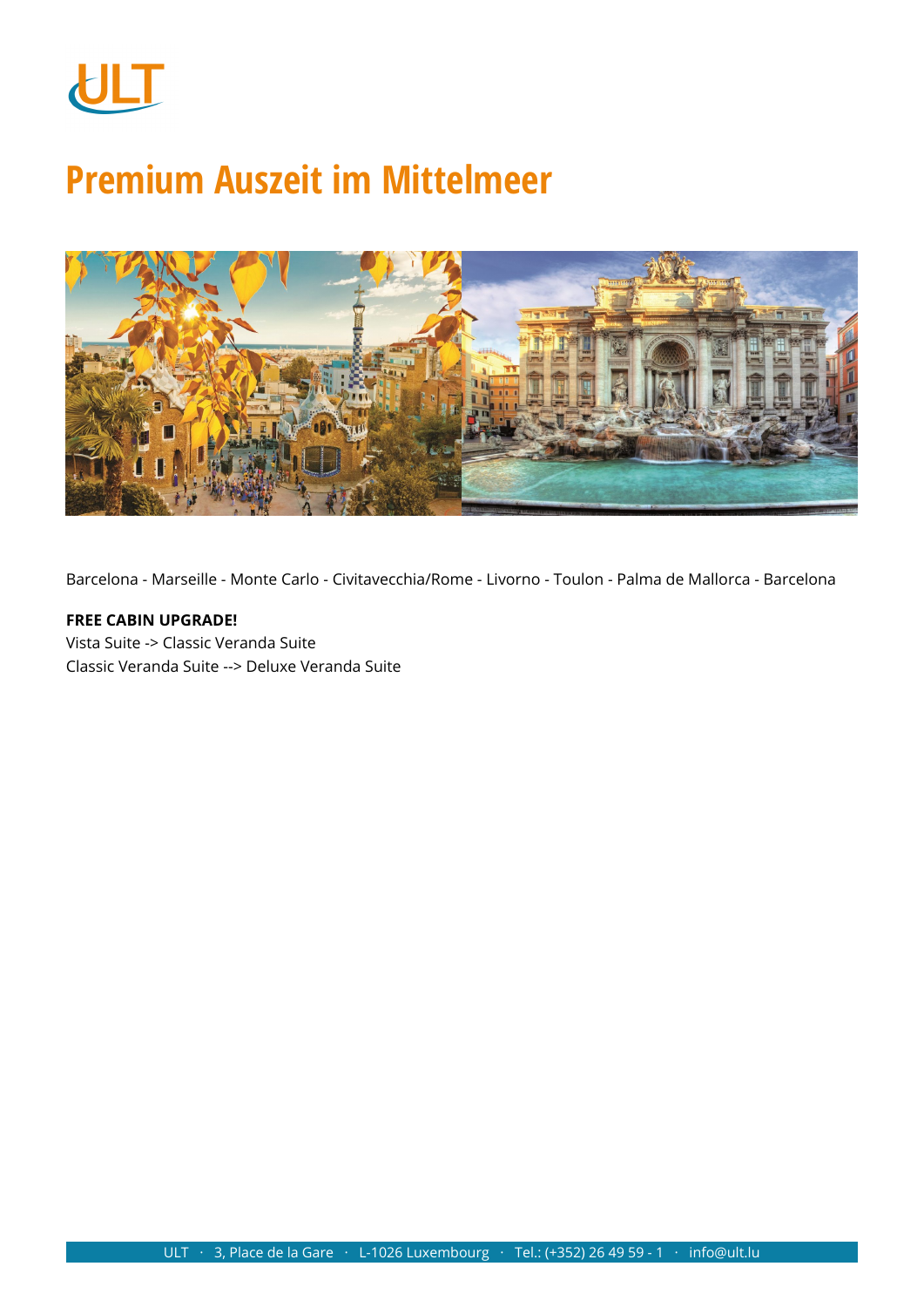

## **REISETERMINE**

26-10-2022 (Premium Auszeit im Mittelmeer)

[Silver Dawn](https://www.ult.lu/de/unterbringung/h/2993.html)

## **PREISE (PRO PERSON)**

| Vista Suite            | 3800.00 € |
|------------------------|-----------|
| Panorama Suite         | 4200.00€  |
| Classic Veranda Suite  | 4500.00 € |
| Superior Veranda Suite | 4600.00€  |
| Deluxe Veranda Suite   | 4700.00 € |
| Silver Suite           | 7200.00 € |
| Royal Suite            | 8300.00 € |

## **REISELEISTUNGEN**

- 8 days / 7 nights on board of SILVER DAWN
- Transfer home airport port airport home
- Flights Luxemburg Barcelona Luxemburg
- Butler service in every Suite
- Shore Excursions
- Unlimited Free Wifi
- Beverages in suites and throughout the ship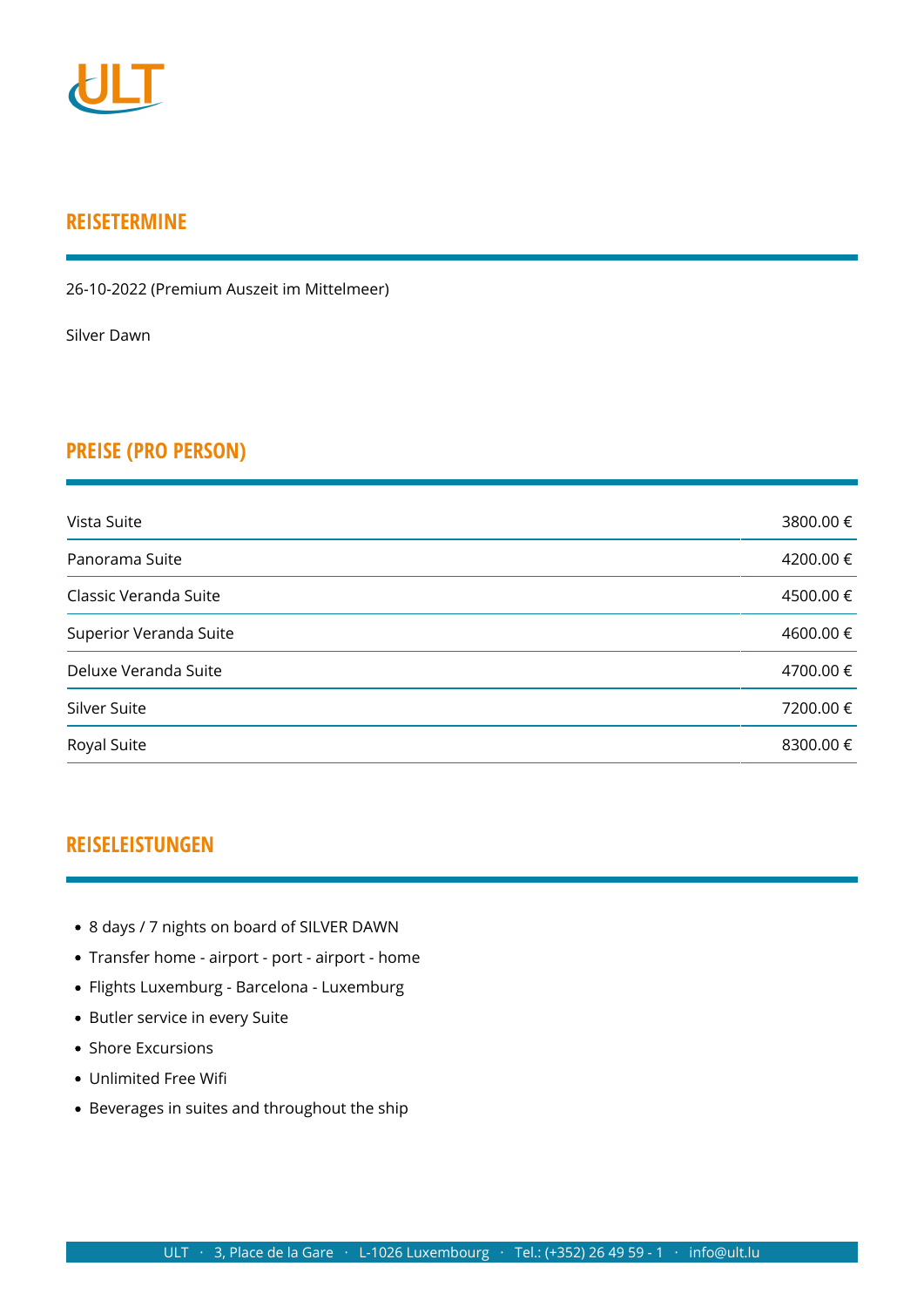

## **REISEVERLAUF**

| Day  | Date     | Port                       | Arrival | Departrure |
|------|----------|----------------------------|---------|------------|
| Wed. | 26.10.22 | Barcelona (Spain)          |         | 19:00      |
| Thu. | 27.10.22 | Marseille (France)         | 08:00   | 18:00      |
| Fri. | 28.10.22 | Monte Carlo (Monaco)       | 08:00   | 22:00      |
| Sat. | 29.10.22 | Civitavecchia/Rome (Italy) | 08:00   | 19:00      |
| Sun. | 30.10.22 | Livorno (Italy)            | 08:00   | 18:30      |
| Mon. | 31.10.22 | Toulon (France)            | 08:30   | 17:00      |
| Tue. | 01.11.22 | Palma de Mallorca (Spain)  | 12:00   | 18:00      |
| Wed. | 02.11.22 | Barcelona (Spain)          | 07:00   |            |

#### **MARSEILLE**

France's sunniest and oldest city may not have the glamour of some of its Cote D'Azur neighbours, but what it lacks in glitz, it certainly makes up for in authenticity and cultural depth. France's second-biggest city, Marseille served as European Capital of Culture in 2013 and is a fantastic hub of museums, creativity and colour. The Le Panier district is a vivid illustration of this - with its faded streets revitalised by overflowing flowerpots and pretty naturally-distressed doorways. Look down to the yacht-crammed port - where fishermen still unload fresh catches - from the viewpoint at the spectacular Notre-Dame de la Garde - a true crowning glory. Standing over walled fortifications - and capped by an elegant dome - the soaring golden statue of Madonna and Child rises high into the air and is visible all over the city. The huge Marseille Cathedral is equally impressive, with its stunning zebra-striped exterior. Palais Longchamp, built-in 1862, twinkles with flowing water, and its saturated gardens and splashing fountains were built to celebrate the engineering feat of successfully redirecting water to the city. You can't leave Marseille without tucking into its famous fish stew – bouillabaisse. Flavoured with thyme, garlic and hunks of Mediterranean fish and plump prawns, it's a bold and delicious taste of Provence. Wash your hands clean after, with some of Marseille's traditional soap, created using a fragrant recipe of rich olive oil. Escape the hubbub of the city, to soak in the natural glory of Calanques National Park. Hike, kayak and sail your way through a treasure trove of limestone cliffs, dropping off to hidden beaches.

#### **MONTE CARLO**

Glitzy, glamorous and unashamedly luxurious – live the high life in Monte Carlo. From the super-yachts jostling for position in the harbour to the lavish bars splashing out iced champagne, tiny Monaco's only city is a high rolling, decadent affair - and a gloriously indulgent, sun-soaked taste of the good life. Famed for its low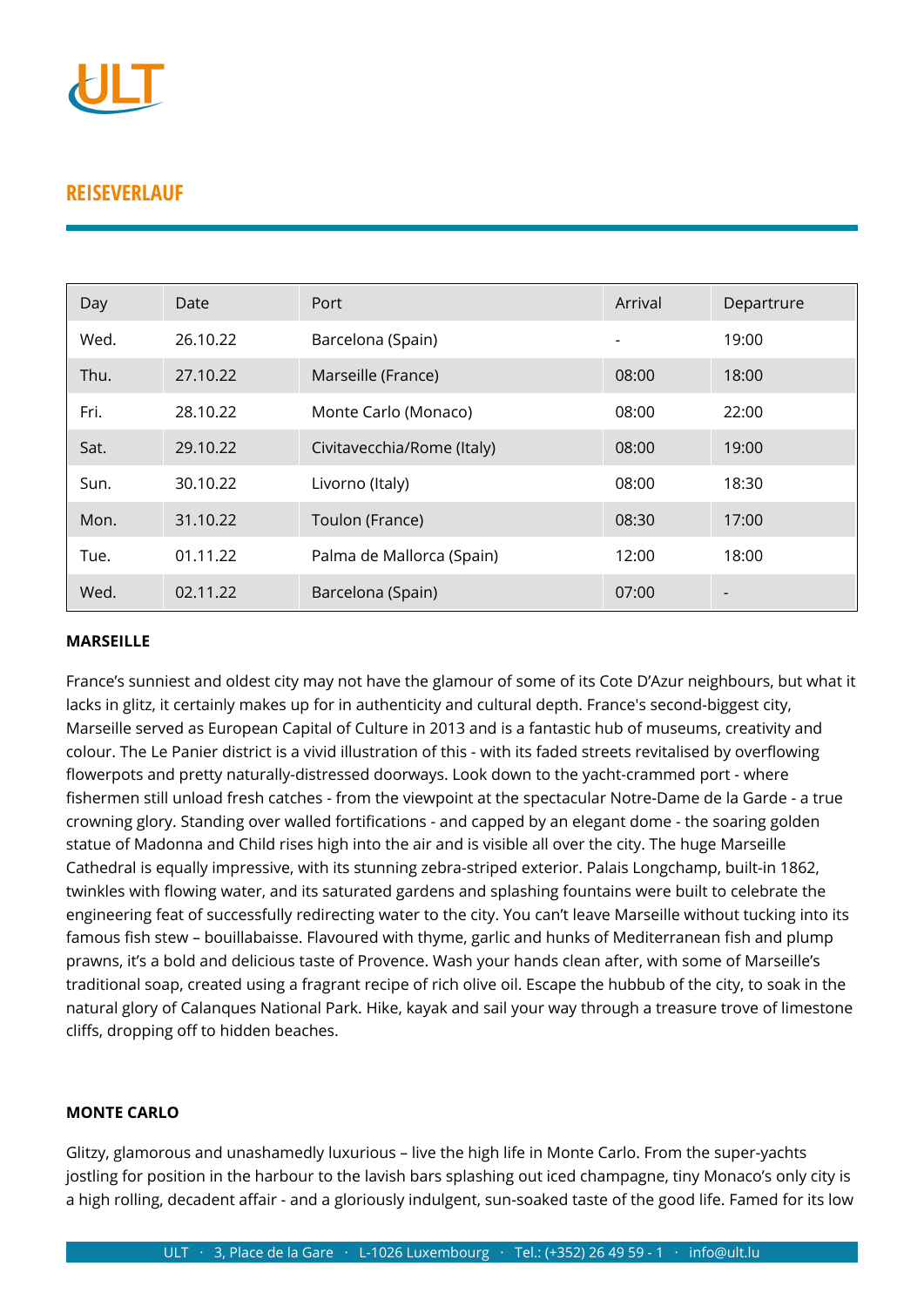

tax status - and the Formula One race that roars through its hairpin bends and tight streets each year - Monaco is the ultimate playground of the rich and famous. Monaco may be the world's second-smallest country - only the Vatican has a smaller footprint - but Monte Carlo has a confidence, impact and appeal that few can match. The gilded Royal Palace adds an air of regal glory, and whether you want to soak up the culture at the opera or raise the stakes at a casino - doing your finest 007 impressions - you'll feel very much at home here. Soar above the high-rise hotels and glorious casinos in a helicopter, to see the city from above, and admire landmarks like the cathedral where Grace Kelly married the Prince of Monaco in 1956. High-end fashion, fragrances and fancy adornments await in the gold-label shops of Monte Carlo's lavish shopping streets, while the old town's pink and lemon floral facades offer an authentic balance of historic character to counterpoint the well-heeled excesses. A wonderful escape, revel in old-world glitz and glam, as you admire twinkling chandeliers and wander between palatial architecture, while enjoying your time in Monte Carlo's abundant wonderland. Before you leave, explore the storied fortress that protected this tiny state's independence for so long.

#### **CIVITAVECCHIA/ROME**

All roads lead to Rome, and with good reason - this city is one of the world's most thrilling, offering unmatched history along every street. An evocative, inspiring and utterly artistic capital of unrivalled cultural impact, Rome is a city of back-to-back landmarks, which will take you on an exhilarating journey through the ages. This may be one of the world's oldest cities, but it's well and truly lived in. The ruins are punctuated with murmuring cafes, and the outdoor seating of restaurants sprawls out across piazzas, enticing you to sample tangles of creamy pasta and crispy pizzas. Rome's incredible Roman Forum is littered with the ruins of its ancient administrations, which have stood firm for 2,000 years, since the times when the area was the centre of the Western world. Few sites are more simultaneously beautiful and haunting than that of the storied Colosseum, which looms deep into Rome's rich blue sky. Take a tour to learn details of the grisly goings-on within. The best way to experience Rome is to wander its streets, gelato in hand. There is a lot to see here whether it's the domed spectacle of the Pantheon, or the elaborate flowing waters and artistry of the Trevi Fountain. Vatican City is an astonishing, colossal display of Catholic grandeur, while the Spanish Steps – crowned by the Trinità dei Monti church – offer a beautiful spot to gather and soak up the lively atmosphere of this humming city. With so much on the to-do list, you'll relish the breaks you take, enjoying simple pleasures like a strong espresso, or fresh pasta with tomato sauce and ripped basil.

#### **LIVORNO**

There are few more elegant places to salute the sunset than Terrazza Mascagni, Livorno's refined chessboard piazza. A historic port, and a beachy gateway to Tuscany, Livorno welcomes you ashore to explore this enchanted Italian region's sun-soaked beauty, rich flavours and world-renowned fine art. Stay in Livorno to explore 'Piccolo Venezia', or 'Little Venice' - a quarter of the town that's laced with canals, little marble bridges and plenty of tempting eateries. With its bustling market, fortresses and iconic waterfront, there's plenty to keep you busy here, but most will be tempted to venture inland to explore more of Tuscany's many charms and artistic wonders. Test your nose, as you breathe in the subtleties of Tuscany's vineyard-draped scenery, and visit wineries showcasing the best of the renowned flavours of the Bolgheri wine-growing area. Or head out to Prato, where you'll find tightly-woven textile history. Pisa's showpiece tower is within reach, as is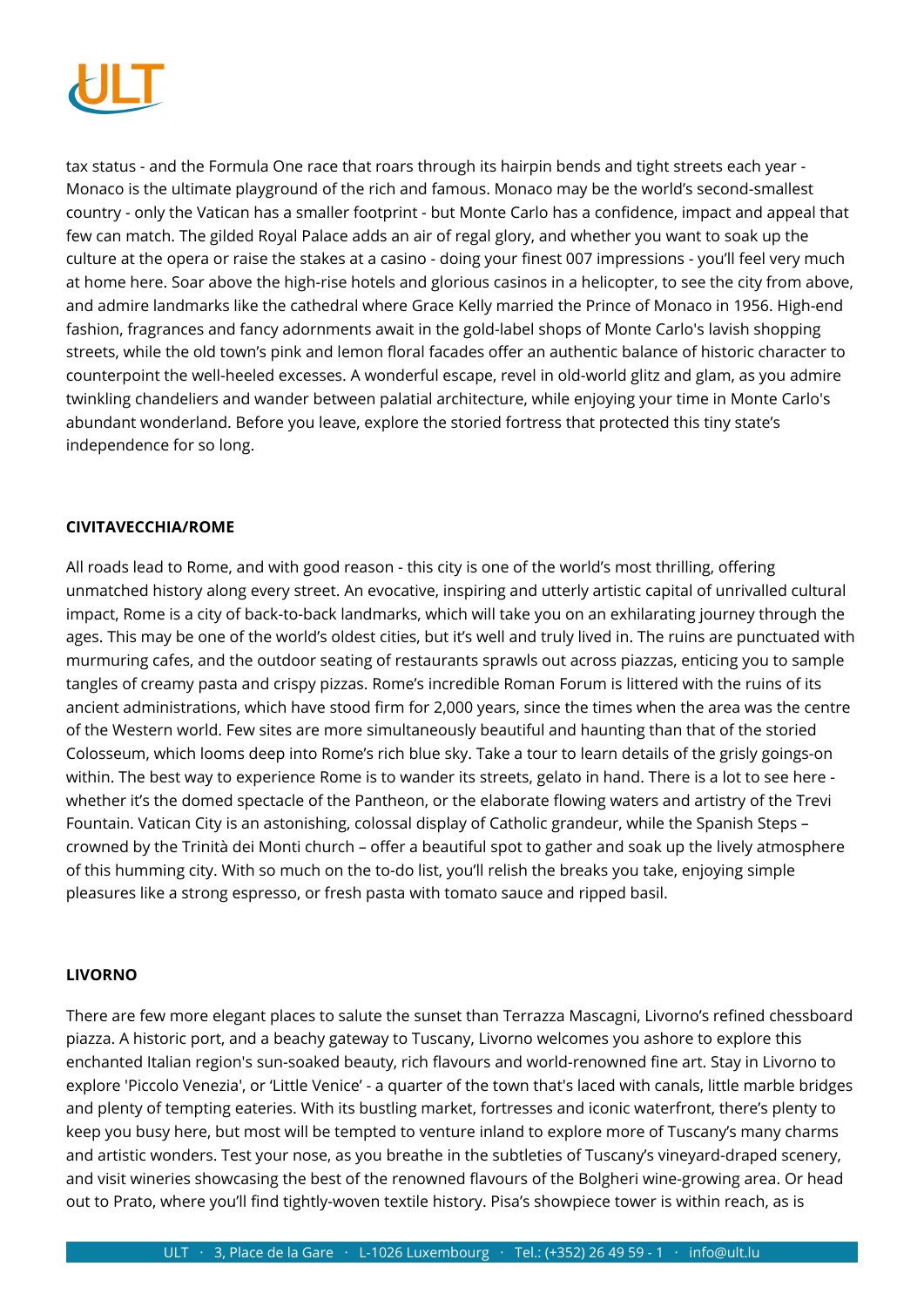

Florence's city of immense and imaginative renaissance beauty. Admire the delicate carving of Michelangelo's masterpiece, the David statue, and note the provocative stance as he casts a dismissive glance towards Rome. Stand before the city's majestic black and white cathedral - the Cathedral of Santa Maria del Fiore with its colossal brick dome. The view down over Florence's river and grand dome from Piazzale Michelangelo, meanwhile, is one of Italy's finest. However you choose to spend your time in Tuscany, you'll discover an artistic region, filled with beauty designed to appeal to every sense.

#### **TOULON**

Home to France's principal naval base, aircraft carriers and naval shipyards, Toulon stands apart from the glitzy allure of the rest of the Cote d'Azur. At first glance, its own genuine charms can appear guarded by this military presence but seeking them out is part of the fun.

For a city that's all about the sea, there's no better place to start than the harbour. With yachts and fishing boats providing an animated backdrop, there are plenty of good restaurants to eat in. It's also where to find the highly recommended French naval museum, which traces Toulon's long and often dramatic maritime history.

Above the town rises Mont Faron, nearly 600m high, offering an overview and is the place for some great photos of this southern French city and turquoise bay below. A cable car takes the effort out of the climb, and nearby is the newly renovated Mémorial du Débarquement et de la Libération de Provence. It tells the moving story of the Allied landings that took place here in 1944.

Sea salt breezes mingle with the perfume of lavender and herbs from the marketplaces in the recently restored Old Town. It's a maze of narrow alleyways that open onto delightful squares like Cours Lafayette.

Within easy walking distance of the city centre lies the small fishing port Mourillon, with its haut bourgeoise architecture, traditional French market and sandy beaches. Follow the locals to the wild, secluded beach of Anse de Magaudis it is definitely one of the most beautiful places in Toulon.

#### **PALMA DE MALLORCA**

A rugged Mediterranean gem, arising out of the rich blue haze, Mallorca is a Spanish island of cuisine, culture, and sun-gorged beaches. Palma de Mallorca is the island's dominating capital, and a sand-coloured mirage of glorious buildings and living history. Conquered and liberated countless times over the years, since its Bronze Age founding, the city is your gateway to ceaseless Mediterranean beauty, buzzy markets, and intense flavours. Cafes and bars wait close to the sweeping coastline, where you can enjoy strong espressos to kick start the day, or splashes of red Majorcan wines to round it off. Bicycles trundle up and down the promenade, which invites you to wander in the morning sunshine beside the waves. Dominated by the indefatigable form of Santa María cathedral, which looms over the city and coastline, Palma de Mallorca is drenched in history and culture. The labyrinth of the old town is a cobbled haven, which bustles with dripping ice creams and sun-lashed squares. Settle to try the island's superb cuisine, and savour local ingredients with an exceptional depth of flavour. Something about the sunshine here makes tomatoes extra sharp and